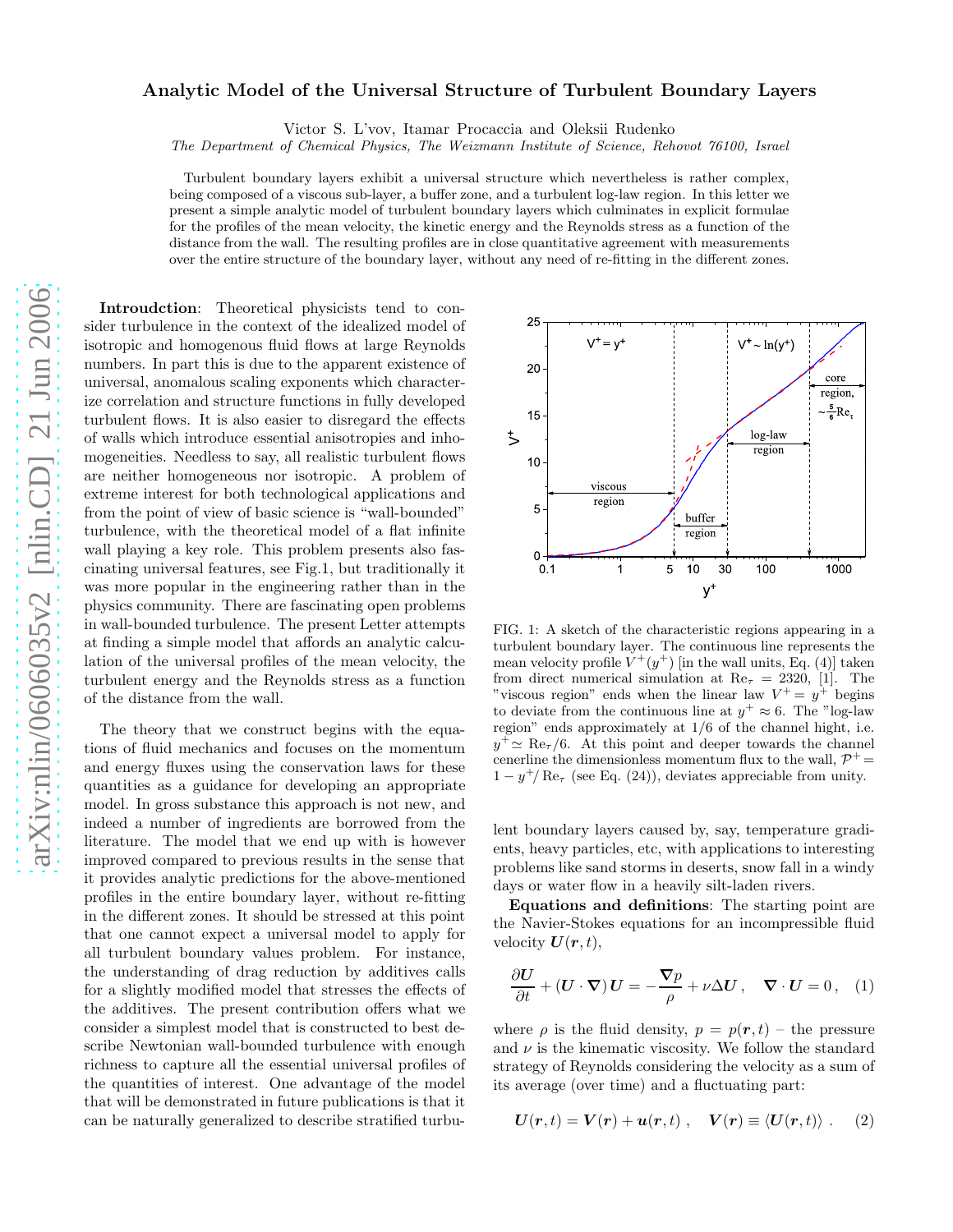We also introduce the conventional viscous scale  $\ell_{\tau}$  and friction velocity  $u_{\tau}$ 

$$
u_{\tau} \equiv \sqrt{P(0)/\rho}, \quad \ell_{\tau} \equiv \nu/u_{\tau}, \tag{3}
$$

where  $P(0)$  is the wall shear stress – the flux of the mechanical momentum at the wall. This quantity depends on the type of turbulent boundary layer (pressure driven or driven by the upper boundary, etc). The velocity and the distance from the wall are then measured in wall units

$$
U^+\equiv U/u_\tau, y^+\equiv y/\ell_\tau, p^+\equiv p/(\rho u_\tau^2), \nabla^+\equiv \ell_\tau \nabla. (4)
$$

In wall units the Navier-Stokes equation is now dimensionless, and the stationary version takes the form

$$
(U^+ \cdot \nabla^+) U^+ = -\nabla^+ p^+ + \Delta^+ U^+ . \tag{5}
$$

The averaged equation for the mean velocity looks like

$$
\left(\boldsymbol{V}^+\cdot\boldsymbol{\nabla}^+\right)\boldsymbol{V}^+ = \Delta^+\boldsymbol{V}^+ - \langle\boldsymbol{u}^+\cdot\boldsymbol{\nabla}^+\boldsymbol{u}^+\rangle - \boldsymbol{\nabla}^+\langle p^+\rangle. \tag{6}
$$

Besides the mean velocity one needs to consider correlation functions. It turns out that important features of wall bounded turbulence, like the mean velocity profile, thermal conductivity, turbulent transport of matter, etc., are determined by velocity fluctuations on relatively large scales, and the statistics of the latter do not deviate too much from Gaussian statistics. Thus an economic description of these features can be reached on a level of second order correlation functions. Therefore, in addition to the mean velocity profile, we will be interested in the detailed description of two additional quantities, the turbulent energy and the Reynolds stress tensor:

$$
K^{+} \equiv \langle |u^{+}|^{2} \rangle / 2 \ , \quad W_{ij}^{+} \equiv \langle u_{i}^{+} u_{j}^{+} \rangle \ . \tag{7}
$$

Balance equations for the Reynolds stress: Subtracting Eq. (6) from Eq. (5), multiplying by a fluctuating velocity component  $u_j^+$  and averaging, results in the equation satisfied by the Reynolds stress:

$$
\left(V^{+} \cdot \nabla^{+}\right) W_{ij}^{+} = P_{ij}^{+} + \mathcal{R}_{ij}^{+} - \varepsilon_{ij}^{+} + \partial_{k} T_{ijk}^{+} ,\qquad (8)
$$

where the tensors of the energy production,  $P_{ij}^{+}$ , of the pressure-rate-of-strain,  $\mathcal{R}_{ij}^+$  and of the Reynolds-stress dissipation  $\varepsilon_{ij}^+$ , are

$$
P_{ij}^{+} \equiv -W_{ik}^{+} \partial_{k} V_{j}^{+} + W_{jk}^{+} \partial_{k} V_{i}^{+},
$$
  
\n
$$
\mathcal{R}_{ij}^{+} \equiv \langle \widetilde{p}^{+} (\partial_{j} u_{i}^{+} + \partial_{i} u_{j}^{+}) \rangle, \quad \varepsilon_{ij}^{+} \equiv 2 \langle \partial_{k} u_{i}^{+} \partial_{k} u_{j}^{+} \rangle,
$$
  
\n(9)

and  $\tilde{p} \equiv p - \langle p \rangle$  denotes the pressure fluctuations. The last term  $T_{ijk}^+$  presents spatial energy fluxes. We will neglect it throughout the turbulent boundary layer; it is indeed small in the log-layer, but comparable to other terms in the buffer and viscous sub-layers. The model will be constructed such as to compensate for this neglect in those regions where the term is significant. The bonus of neglecting this term is enormous since this keeps the theory local, without partial derivatives.

The modeling of the various terms appearing in Eq. (8) has attracted considerable attention over the years, and we only briefly summarize how this is done. The Poisson's equation for the fluctuating pressure follows from the equation of the fluctuating part of the velocity field,  $u$ , which is obtained by subtracting Eq. (6) from (5):

$$
\Delta^+\widetilde{p}^+ = -\nabla_i^+\nabla_j^+\left(u_i^+u_j^+ - \langle u_i^+u_j^+\rangle + V_i^+u_j^+ + V_j^+u_i^+\right). \tag{10a}
$$

The homogeneous solution of this equation is responsible for sound, a phenomenon of very little consequence for turbulent dynamics at low Mach numbers. The inhomogeneous solution includes two parts,  $\tilde{p}^+ = \tilde{p}_{uu}^+ + \tilde{p}_u^+$ :

$$
\widetilde{p}_{uu}^+ \propto u_i^+ u_j^+ - \langle u_i^+ u_j^+ \rangle \ , \quad \widetilde{p}_u^+ \propto V_i^+ u_j^+ + V_j^+ u_i^+ \ . \ (10b)
$$

Correspondingly the pressure-rate-of-strain tensor (9) consist of two terms:

$$
\mathcal{R}_{ij}^{+} = R_{ij}^{\text{RI}+} + R_{ij}^{\text{IP}+}.
$$
 (11a)

The first of these is known as the "Return-to-Isotropy" tensor,  $R_{ij}^{\text{RI}}$ <sup>+</sup>, that depends on the tripple-velocity correlator  $\langle u_i u_j u_k \rangle$ . Its evaluation in terms of the objects of the theory calls for a closure, and following time-honored tradition [2] we adopt for it the simple Rota form

$$
R_{ii}^{\text{RI}^+} \simeq -\gamma_{\text{RI}} \left( 3 W_{ii}^+ - W^+ \right), \quad W^+ \equiv \text{Tr} \{ W_{ij}^+ \}, \text{ (11b)}
$$

in which  $\gamma_{\text{RI}}$  is some characteristic nonlinear frequency that will be specified later. The tensor  $R_{ij}^{\text{RI}^+}$  is traceless and therefore the frequency  $\gamma_{\text{RI}}$  must be the same for all diagonal components of  $R_{ii}^{\text{RI}+}$ . There is no reason however to assume that off-diagonal terms have the same frequency. Therefore, following [3], we assert that

$$
R_{ij}^{\text{RI}+} \simeq -3\,\widetilde{\gamma}_{\text{RI}} W_{ij} \,, \quad i \neq j \,, \tag{11c}
$$

with, generally speaking,  $\widetilde{\gamma}_{\text{RI}} \neq \gamma_{\text{RI}}$ .

The traceless "Isotropization-of-Production" tensor,  $R_{ij}^{\text{IP}+}$  has a structure that is very similar to the production tensor  $\mathcal{P}_{ij}^{+}$ , Eq. (9), and thus traditionally it is modeled in terms of  $\mathcal{P}_{ij}^+$  [2]:

$$
R_{ij}^{\text{IP}+} \simeq -C_{\text{IP}} \left( 3 \, \mathcal{P}_{ij}^+ - \mathcal{P}^+ \delta_{ij} \right) , \, \mathcal{P}^+ \equiv \text{Tr} \left\{ \mathcal{P}_{ij}^+ \right\} . \, (11d)
$$

The dissipation tensor  $\varepsilon_{ij}^+$  is estimated differently far from the wall and near it. Far from the wall and for large Reynolds numbers the turbulent flow can be considered approximately isotropic. Therefore, the tensor  $\varepsilon_{ij}^+$  should be approximately diagonal,

$$
\varepsilon_{ij}^+ = \gamma^+ W^+ \, \delta_{ij} \tag{12a}
$$

Under stationary conditions the rate of turbulent kinetic energy dissipation is equal to the energy input at the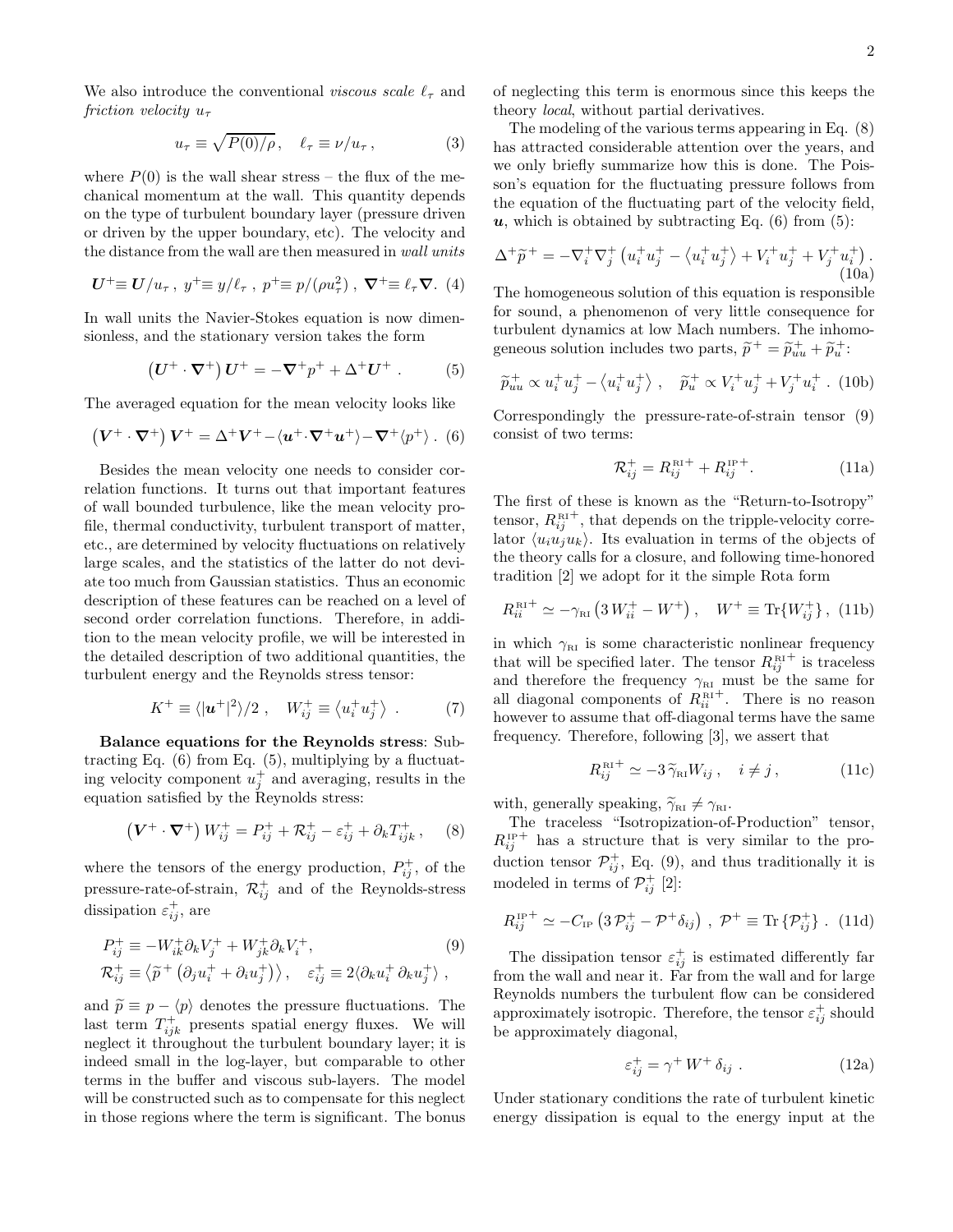outer scale, estimated as  $\langle u_i u_j u_k \rangle / \ell$  where the outer scale of turbulence  $\ell$  is estimated as the distance to the wall y. Therefore, the natural estimate of  $\gamma^+$  involves the tripple-velocity correlator,

$$
\gamma^+ \sim \frac{\langle uuu\rangle^+}{y\langle uu\rangle^+} \Rightarrow \gamma^+ = b\frac{\sqrt{W^+}}{y^+} \ . \tag{12b}
$$

Similarly, we can estimate the Return-to-Isotropy frequencies  $\gamma_{\text{R1}}^+$  and  $\tilde{\gamma}_{\text{R1}}^+$  in Eqs. (11b) and (11c). Having in mind that the precise structure (tensorial contraction, etc.) of the equation for  $\gamma^+$  is different from that of the equations for  $\gamma_{\text{RI}}^+$  and  $\widetilde{\gamma}_{\text{RI}}^+$ , we should involve different numerical prefactors:

$$
\gamma_{\text{RI}}^+ = b_{\text{RI}} \sqrt{W^+}/y^+ \,, \quad \widetilde{\gamma}_{\text{RI}}^+ = \widetilde{b}_{\text{RI}} \sqrt{W^+}/y^+ \,. \tag{13}
$$

Close to the wall, in the viscous sub-layer  $y^+ \leq 30$ , the estimates change due to the direct viscous contribution of the largest eddies at that distance, whose size is of the order of the distance  $y^+$  itself. For these eddies we can estimate the  $\nabla^2$  operator as  $(\tilde{a}/y)^2$ , where  $\tilde{a}$  is a new fitting constant. For simplicity we account for this contribution only in off-diagonal terms, which do not include the nonlinear part (see Eq.  $(12a)$ ). In this way we will have:

$$
\varepsilon_{ij}^+ = \widetilde{\Gamma}^+ W^+_{ij}, \quad i \neq j \,, \tag{14a}
$$

with  $\widetilde{\Gamma}^+ = (\widetilde{a}/y)^2$ . Here we have to recall that we neglected the spatial energy transfer term, which plays an important role in the viscous sub-layer. Since it has an opposite sign to the viscous dissipation, we can take its influence into account by suppressing the direct viscous dissipation by a a function of  $W/W_*$  (here  $W_*$  is the asymptotical value of  $W$  in the lag-low region):

$$
\Gamma^{+} = \left(\tilde{a}/y^{+}\right)^{2} \sqrt{W^{+}/W_{*}^{+}}\ .\tag{14b}
$$

Our choice of a square-root function is dictated by the simplicity of the analytical treatment of the resulting algebraic model. A-posteriori, the implicit accounting for the energy flux in this particular way is supported by the good agreement of the model prediction for the energy profile in both the viscous and the buffer layers with the DNS data without additional fitting parameters, see the insert in Fig. 3.

Plane geometry and the balance of momentum: For plane geometry the mean velocity is oriented in the (stream-wise)  $\hat{x}$  direction and depends only on the vertical (wall-normal) coordinate y:  $V = V(y)\hat{x}$ . For such flows all the averages are functions of  $y^+$  only. An interesting special example is a channel flow of height 2L and infinite extent in the span-wise direction. Due to the symmetry in the span-wise direction  $z \rightarrow -z$ ,  $W_{xz}^+ = W_{zz}^+ = 0$ . From Eq. (6) for V (integrated over  $y^+$ )

one gets the exact balance equation for the mechanicalmomentum

$$
P^{+}(y^{+}) = S^{+} - W_{xy}^{+}, \text{ where}
$$
\n
$$
S^{+}(y) \equiv \frac{dV^{+}}{dy^{+}}, \ P^{+}(y^{+}) \equiv 1 - \frac{y^{+}}{\text{Re}_{\tau}}, \ \text{Re}_{\tau} \equiv \frac{L u_{\tau}}{\nu}.
$$
\n(15)

The flat geometry also simplifies the production term defined in Eq.  $(9)$ :

$$
\mathcal{P}_{ij}^{+} = -S^{+} \left( W_{iy}^{+} \delta_{jx} + W_{jy}^{+} \delta_{ix} \right). \tag{16}
$$

Final set of equations: Substituting everything into Eq. (8) we get the following set of model equations:

$$
3\gamma_{\rm RI}^+ W_{xx}^+ = (\gamma_{\rm RI}^+ - \gamma^+) W^+ - 2 (1 - 2 C_{\rm IP}) S^+ W_{xy}^+, (17a)
$$

$$
3\gamma_{\rm RI}^+ W_{yy}^+ = (\gamma_{\rm RI}^+ - \gamma^+) W^+ - 2 C_{\rm IP} S^+ W_{xy}^+, \qquad (17b)
$$

$$
3\gamma_{\rm RI}^+ W_{yy}^+ = (\gamma_{\rm RI}^+ - \gamma^+) W^+ - 2 C_{\rm IP} S^+ W_{xy}^+, \qquad (17b)
$$
  

$$
3\gamma_{\rm RI}^+ W_{zz}^+ = (\gamma_{\rm RI}^+ - \gamma^+) W^+ - 2 C_{\rm IP} S^+ W_{xy}^+, \qquad (17c)
$$

$$
0 = (\tilde{\Gamma}^+ + 3\tilde{\gamma}_{\rm RI}^+) W_{xy}^+ + (1 - 3 C_{\rm IP}) S^+ W_{yy}^+ . (17d)
$$

Summing up Eqs. (17a), (17b) and (17c) [or, equivalently, taking the trace of Eq. (8)] one gets

$$
3\,\gamma^+W^+ = -2\,S^+W^+_{xy} \ . \tag{18}
$$

Choice of the log-law parameters b,  $b_{\text{RI}}$  and  $\widetilde{b}_{\text{RI}}$ : At this point we can fit three b-parameters responsible for the solution in the asymptotical log-law region  $30 <$  $y^+$  < Re<sub> $\tau$ </sub>/6 for sufficiently large Reynolds numbers. In this region  $\tilde{\Gamma}^+$  can be neglected, and solution of Eqs. (17) takes the form

$$
W_{xx}^{+} = \frac{(1 - 2C_{\text{IP}})b + b_{\text{RI}}}{b + 3b_{\text{RI}}}W_{*}^{+}, \qquad (19a)
$$

$$
W_{yy}^{+} = W_{zz}^{+} = \frac{C_{\rm IP}b + b_{\rm RI}}{b + 3 b_{\rm RI}} W_{*}^{+}, \qquad (19b)
$$

$$
W_{xy}^{+} = -b\,\kappa \left(W_*^{+}\right)^{3/2} = -1\,,\tag{19c}
$$

$$
S_*^+ = \frac{1}{\kappa y^+}, \quad \text{where} \tag{19d}
$$

$$
\kappa = \sqrt{\frac{2(1 - 3C_{\text{IP}})(C_{\text{IP}}b + b_{\text{RI}})}{3W_*^+ b \tilde{b}_{\text{RI}}(b + 3b_{\text{RI}})}}.
$$
 (19e)

To determine b-parameters, we used the following data:

1. The numerical values of  $W_*^+ = 7.8$  and von-Karman constant  $\kappa = 0.405$  can be taken from the direct numerical simulations (DNS) [4];

2. The detailed analysis of experimental, DNS and large-eddy-simulation data, made in Ref. [3], yields the conclusion that with a good accuracy one can take

$$
W_{xx}^+ = 2 W_{yy}^+ = 2 W_{zz}^+ = W_*^+/2 \, ; \tag{20}
$$

3. The suggested in the literature (see, e.g. [2]) value of  $C_{IP}$  is  $\frac{1}{5}$ . Our analysis showed that all profiles are very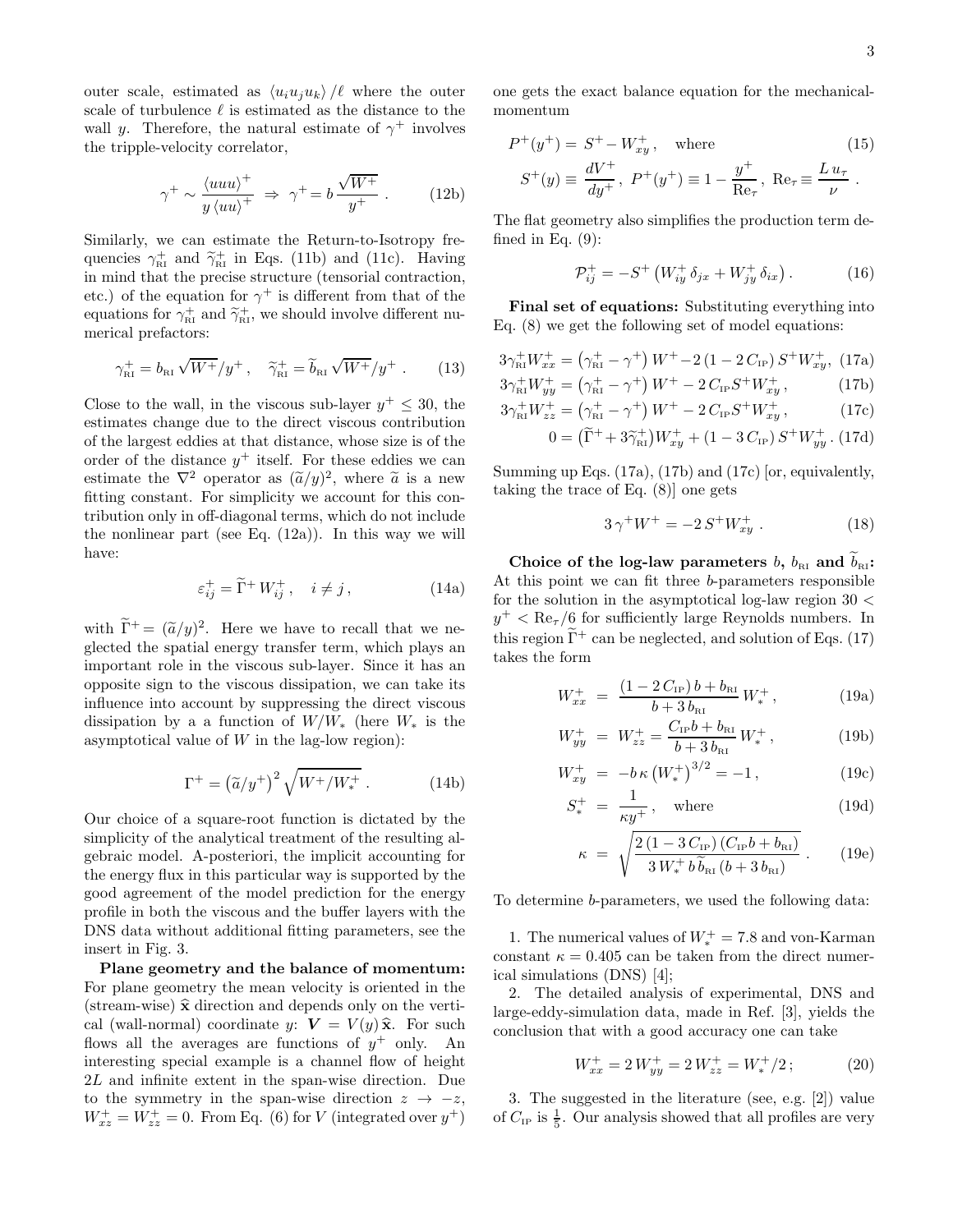insensitive to a particular choice of  $C_{\text{IP}}$  around value 0.2. Therefore for simplicity we take

$$
C_{\rm IP} = 1/5 \ . \tag{21a}
$$

All this knowledge enables us to find b,  $b_{\text{RI}}$  and  $b_{\text{RI}}$ :

$$
b = \frac{2}{3 \kappa W_*^{3/2}} \approx 0.075, \qquad (21b)
$$

$$
b_{\rm RI} = 4(1 - 3C_{\rm IP}) b \approx 0.121 , \qquad (21c)
$$

$$
\tilde{b}_{\text{RI}} = \frac{(1 - 3 C_{\text{IP}}) \sqrt{W_*^+}}{12 \,\kappa} \approx 0.230 \,. \tag{21d}
$$

For future purpose we introduce a parameter

$$
\widetilde{b} \equiv \frac{\widetilde{b}_{\text{R1}}}{1 - 3C_{\text{IP}}} = \frac{\sqrt{W_*^+}}{12 \,\kappa} = 0.575 \,. \tag{21e}
$$

General solution: With the chosen parameters  $(21)$ the formal solution of the system  $(15)$ ,  $(17)$  in the entire turbulent boundary layer is:

$$
W^{+} = 2 W_{xx}^{+} = 4 W_{yy}^{+} = 4 W_{zz}^{+}, \qquad (22a)
$$

$$
W_{xy}^{+} = -\frac{3\,\gamma^{+}\,W^{+}}{2\,S^{+}}, \quad S^{+2} = 15\,\gamma^{+}\left(\widetilde{\Gamma}^{+} + 3\,\widetilde{\gamma}_{\textsc{ri}}^{+}\right). (22b)
$$

The last equation comes from the solvability condition for the system of Eqs.  $(17)$ : Det = 0. Introduce:

$$
v^{+} \equiv \sqrt{W^{+}}, \ v_{*}^{+} \equiv \sqrt{W_{*}^{+}}, \ r \equiv 1 + \frac{\tilde{a}^{2}}{3\tilde{b}_{\text{R1}}v_{*}^{+}y^{+}} \ . \ (23)
$$

Then

$$
W_{xy}^{+} = -\frac{W^{+}}{2} \sqrt{\frac{b}{2\tilde{b}r}} , \quad S^{+} = \frac{3v^{+}}{y^{+}} \sqrt{2b\tilde{b}r} , \quad (24)
$$

and Eq. (15) transforms into:

$$
v^{+2} + 12 \tilde{b} r v^{+}/y^{+} - P^{+} \sqrt{8 \tilde{b} r/b} = 0.
$$
 (25)

This is just a quadratic equation for  $v^+ = \sqrt{W^+}$  with a unique positive solution:

$$
v^{+} = \sqrt{P^{+} \sqrt{\frac{8\tilde{b}}{b}r} + \left(\frac{6\tilde{b}}{y^{+}}r\right)^{2}} - \frac{6\tilde{b}}{y^{+}}r.
$$
 (26)

Comparison of the model and simulations: Clearly, a model with only 4 (or 5 if  $C_{IP}$  is counted in) fit parameters cannot fit perfectly the profiles of all the physical quantities that can be measured. Therefore the actual value of the only remaining parameter  $\tilde{a}$  should be determined with a choice of the characteristics of turbulent boundary layers that we desire to describe best. Foremost in any modeling should be the mean velocity profile  $V^+$  which is of crucial importance in a wide variety of transport phenomena. Therefore we chose the value



FIG. 2: Mean velocity profiles  $V^+(y^+)$ : The dotted line reproduces the results of direct numerical simulations [4] for  $Re<sub>\tau</sub> = 2000$ , the solid line is the analytical prediction of the model with  $\tilde{a} = 7.1$  and the values (21) of b,  $b_{\text{RI}}$  and  $b_{\text{Ri}}$ .

of  $\tilde{a}$  from the best fit of  $V^+(y^+)$  in the (quasi) straight logarithmic region  $30 < y^+ < 350$ :

$$
\widetilde{a} = 7.1 \tag{27}
$$

The resulting mean velocity profile  $V^+(y^+)$  =  $\int_{0}^{y^{+}}$  $\int_0^y S^+(\xi) d\xi$ , in which  $S^+(\xi)$  is given by (24), is shown in Fig. 2 by a solid line for  $\text{Re}_{\tau} = 2000$ . The dotted line represents data taken from direct numerical simulations [4], for the same  $\text{Re}_{\tau}$ . There is no significant difference between these plots in the viscous sublayer, buffer and outer layers, where  $y^+ \le 800$  i.e. in about 40% of the channel half-width  $L^+ = \text{Re}_\tau$ . This robustness of the mean velocity profile is a consequence of the fact that  $V^+(y^+)$  is an integral of the mean shear  $S^+$  which is described very well both in the viscous and the outer layers.

Notice that our model does not describe the upward deviation from the log-low which is observed near the mid-channel (of about a few units in  $V^+$ ). We consider this minor disagreement as an acceptable price for the simplicity of the model which neglects the spatial energy transport term toward the centerline of the channel. This transport is the only reason for some turbulent activity near the centerline where both the Reynolds stress  $W_{xy}$ and S vanish due to symmetry. Just at the center line the source term in our energy equation,  $-2SW_{xy}$ , is zero, and the missing energy transport term is felt.

The plots in Fig. 2 have a reasonably straight logarithmic region from  $y^+ \approx 30$  to  $y^+ \approx 350$ . On the other hand, the Reynolds stress profile at the same  $Re<sub>\tau</sub> = 2000$ shown in Fig. 3, has no flat region at all. Such a flat region is expected in the true asymptotic regime of  $\text{Re}_{\tau} \to \infty$ , where  $W^+ = -1$ . Therefore if one plots the